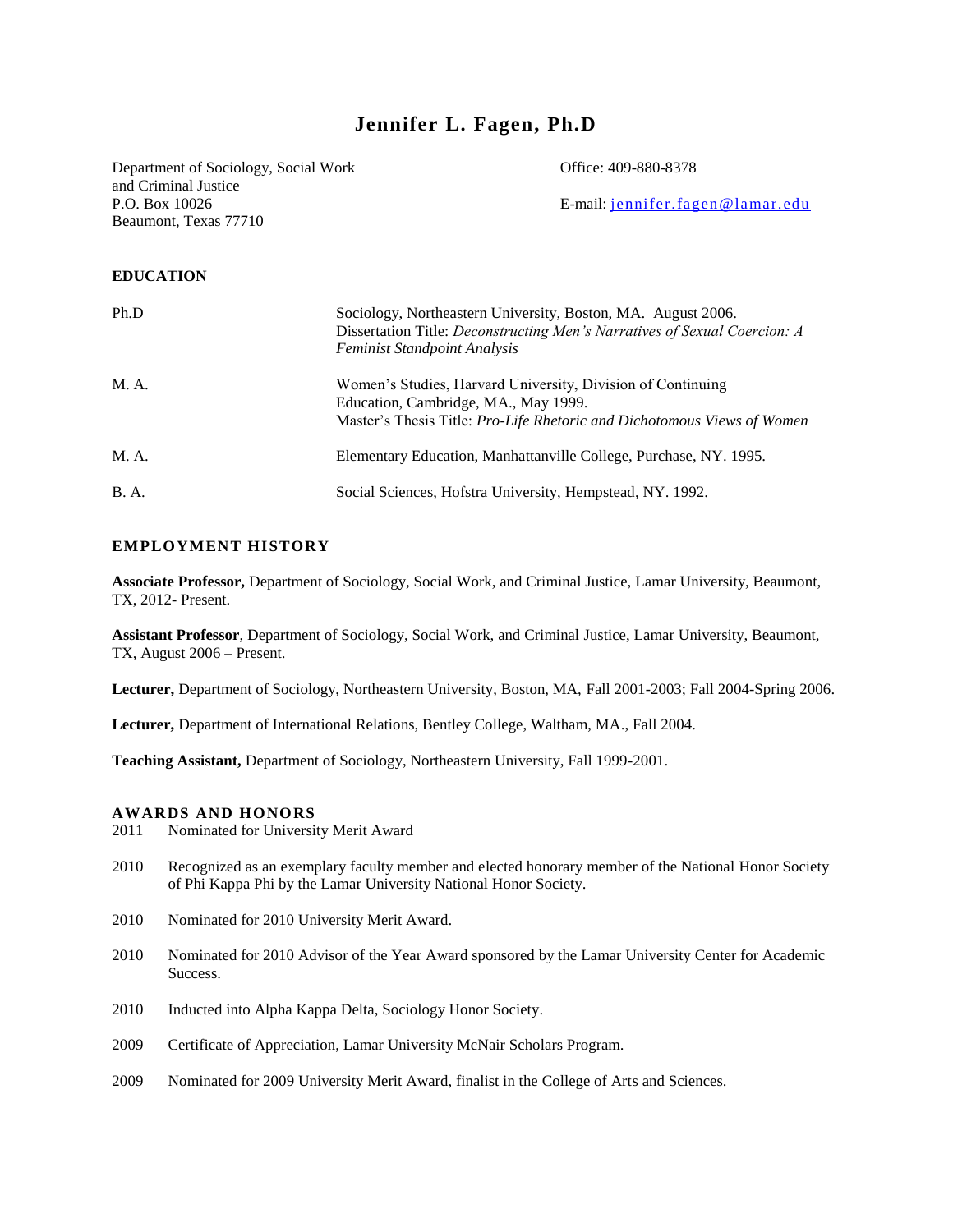- 2008 Honors Professor of the Year finalist.
- 2008 Nominated for 2008 University Merit Award, Lamar University.
- 2007 Nominated for 2007 University Merit Award, Lamar University.

#### **GRANTS**

- 2015 Faculty Developmental Leave to research Muslim women's empowerment.
- 2014 REG Grant: \$5,000

2009 Research Enhancement Grant, 2009, from Dr. Cotton, Office of Research and Sponsored Programs, Lamar University. Title: "Why Not UNO? Social Disorganization and Sexual Violence among Internally Displaced Persons of Hurricane Katrina." Status: Funded \$3,000.

2011 Research Enhancement Grant, 2011, from the office of Research and Sponsored Programs, Lamar University. Title: "Exploring Gender Roles and Women's Empowerment in a Polygamous Religious Community." Status: Funded \$5,000.

### **PEER-REVIEWED PUBLICATIONS**

**Fagen, J.** and S. Wright. Forthcoming, 2013. "Gender, Sexuality, and Women's Empowerment among Mormon Polygamous Groups." In J. R. Lewis and H. Bogdan (eds.) *Sexuality in New or Unconventional Religions.* Syracuse University Press.

McCormick, L. J. **Fagen, J.**, Kontos, A., Venable, R. H., Anderson, P. B., School Context, High-Risk Drinking, and Sexual Assault, at Two Southern Urban Universities. *Electronic Journal of Human Sexuality,* Vol. 15, October 31, 2012.

**Fagen, J.**, and P. B**.** Anderson**.** 2011. "Constructing Masculinity in Response to Women's Sexual Advances," *Archives of Sexual Behavior*. DOI: 10.1007/s10508-011-9851-0.

**Fagen, J.,** L.J. McCormick, A. Kontos, R.H. Venable, and P.B. Anderson. 2011. "The Influence of Gender and Race on Sexual Assault among High Risk Drinkers." *Race, Gender, & Class*, 18(1-2): 215-229.

Wright, S. and J. **Fagen.** 2011. "Texas Redux: A Comparative Analysis of the FLDS and Branch Davidian Raids," pp. 150-177 in S. Wright and J. Richardson (eds.) *Saints Under Siege*. NY: New York University Press.

**Fagen, J.**, P. Anderson, and W. Sorenson. 2011. "Why Not the University of New Orleans? Social Disorganization and Sexual Violence against Internally Displaced Women of Hurricane Katrina." *Journal of Community Health,* 36 (5): 721-727.

Anderson, P.B., S. Lebedev, R. Masagatov, and **J. Fagen**. 2009. "The Impact of Nationality, and Economic, Social, and Marital Status on Differences in the Frequency of Sexually Aggressive Behaviors among Women Living in Ufa, Russian Federation." *Electronic Journal of Human Sexuality, Vol. 12.*

McCormick, L., **J. Fagen**, A. Kontos, R.H. Venable, and P.B. Anderson. **"**School Context, High-Risk Drinking, and Sexual Assault, at Two Southern Urban Universities." *Electronic Journal of Human Sexuality. Revise and resubmit.*

## **In Progress**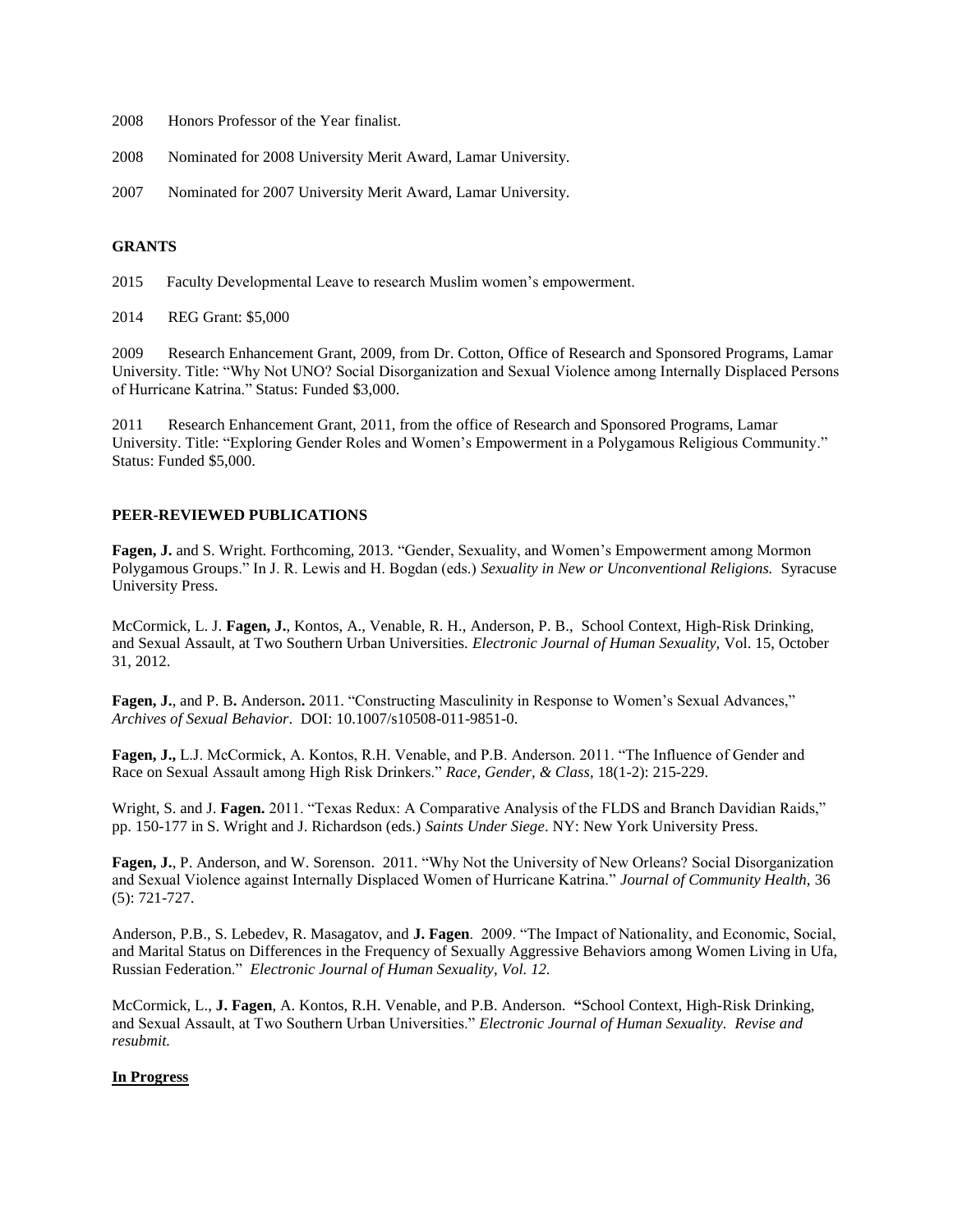**Fagen, J.,** Bohn, R., Smeaton, G., & Anderson, P. "Sexual Scripts at the Crossroads: Generational Differences in Gender Patterns of Tactics Used to Gain Sex from a Reluctant Partner."

Fagen, J. and S. Wright. "Gender, Sexuality and Women's Empowerment in Muslim Communities."

#### **Contribution to Peer-Reviewed Publication**

Kaufman, D, C. Herman, J. Ross, D. Phillips (Eds.) and **J. Fagen** (Contributor). 2007. *From the Protocols of the Elders of Zion to Holocaust Denial Trails.* London: Vallentine Mitchel Press.

#### **SCHOLARLY PAPERS PRESENTED AT PROFESSIONAL MEETINGS**

Smeaton, G., **Fagen, J.**, Bohn, R., Struckman-Johnson, C., Anderson, P.B., Tactics Men and Women Use to Gain Sex from an Unwilling Partner: Are the Rules Changing? Sexuality, Science and Sandwiches sex research seminar Friday, October 21, 2016, Houston, TX.

Anderson, P., Bohn, R., **Fagen, J.,** Struckman-Johnson, C. Interaction of Gender and Generation on Most Recent Use of Tactics to Gain Sex from a Reluctant Partner. Paper presented at the Annual Meeting of the Society for the Scientific Study of Sexuality (Nov., 2016, Phoenix).

**Fagen, J.,** Bohn, R., Smeaton, G., Tomicic, T. & Anderson, P. "Sexual Scripts at the Crossroads: Generational Differences in Gender Patterns of Tactics Used to Gain Sex from a Reluctant Partner." Annual Meeting of the Society for the Scientific Study of Sexuality, November 7-11, 2013, San Diego, California.

Bigler, M., P. Anderson, and **J. Fagen**. "Considering the Application of Diamond's (2003) Biobehavioral Model of Romantic Love and Sexual Desire to Men's Relationships*."* Annual Meeting of the Society for the Scientific Study of Sexuality, Nov. 4-7, 2010, Henderson, Nevada.

Wright, S. & **J. Fagen**. "Texas Redux: A Comparative Analysis of the Branch Davidian and FLDS Raids." Annual Meeting of the Society for the Scientific Study of Religion, Oct. 29-31, 2010, Baltimore, Maryland.

**Fagen, J.**, P. Anderson, and W. Sorenson. "Why Not UNO? Social Disorganization and Sexual Violence among Internally Displaced Persons of Hurricane Katrina*.*" Southwestern Social Science Association Annual Meeting, March 31-April 3, 2010, Houston, TX.

Anderson, P., R. Venable, A. Kontos, L. McCormick, & **J. Fagen.** "The Influence of Gender and Race on Sexual Assault among High Risk Drinkers." Annual Meeting of the Society of the Scientific Study of Sexuality, November 6, 2009, Puerto Vallarta, Mexico.

Venable, R., A. Kontos, L. McCormick, P.B. Anderson, & **J. Fagen**. *High Risk Drinking and Sexual*  Assault/Assaulting on Two Southern College Campuses. Annual Meeting of the Society of the Scientific Study of Sexuality, November 8, 2008, San Juan, Puerto Rico.

**Fagen, J.** "Real Sex: Men as Victims of Women's Sexual Coercion." American Sociological Association Annual Meeting, August 1-4, 2007, Boston, MA.

**Fagen, J.** and P. Anderson. "Deconstructing Men's Narratives of Sexual Coercion." Annual Meeting of the Southwestern Social Science Association, March 14-17, 2007, Albuquerque, NM.

**Fagen, J.** "Gendering Sex: A Masculinist Discourse of Sexual Coercion." Annual Meeting of the Eastern Sociological Society, March 2006, Boston, MA.

#### **MEDIA INTERVIEWS**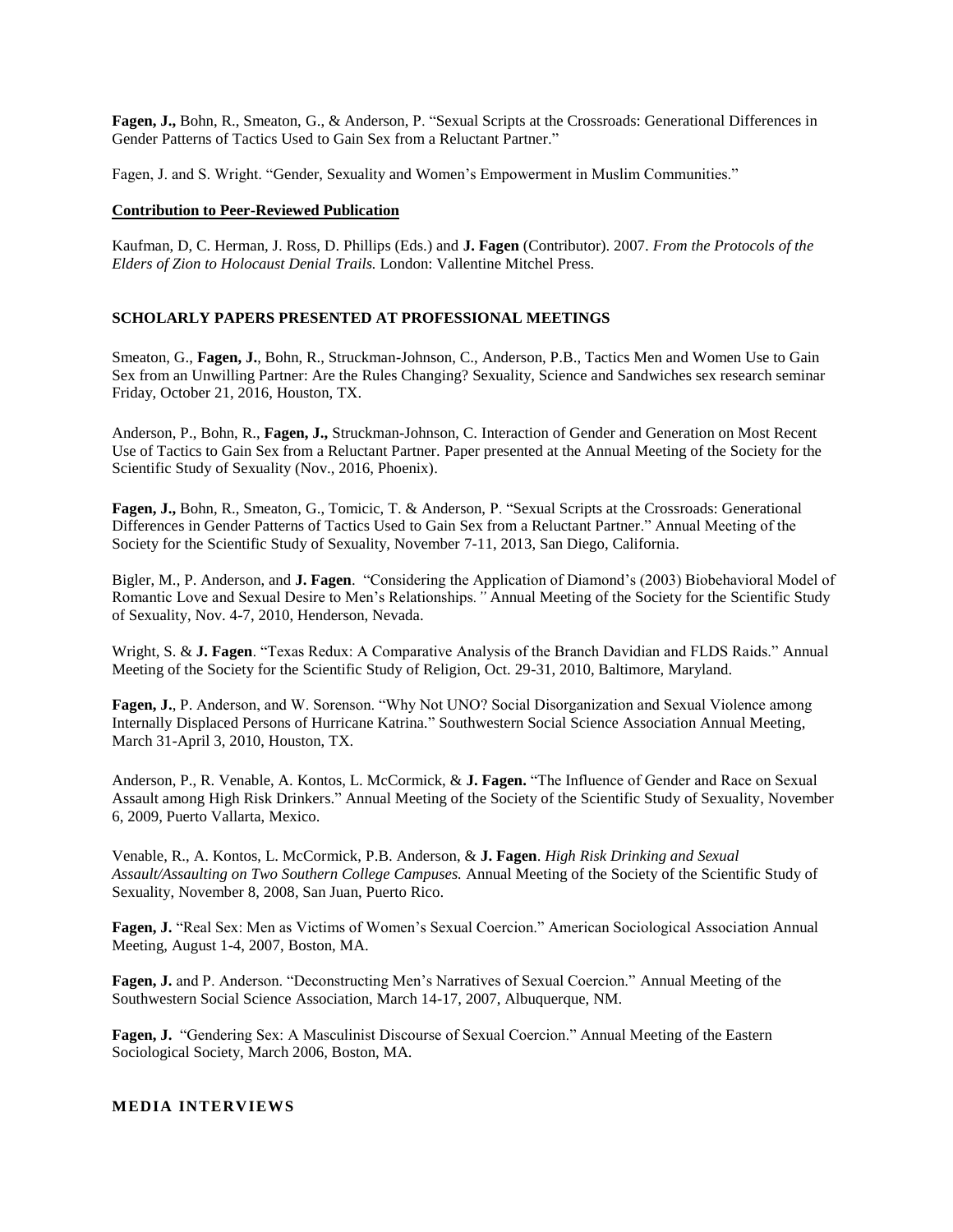Kelly, Erin. "Men, Women and the Blurring Gender Roles." *Thrive Magazine,* 2012.

Henderson, Chelsea,"Silence Strangles Society." *Lamar University Press,* November 28.

Guevara, Emily, "'Groundbreaking' AIDS Research Done by Graduate," *Beaumont Enterprise*, August 16, 2008.

Guy, Colin, "Jefferson County divorce rate falls; does it mean more marital bliss?" *Beaumont Enterprise*, June 24, 2008.

Guevara, Emily and Ryan Meyers, "West Brook mentoring session for black male students: Discriminatory or defensible?" *Beaumont Enterprise*, April, 12, 2008.

Guevara, Emily, "Do honor codes really stop college cheating?" *Beaumont Enterprise*, April 2, 2008.

McBride, Jane, "Why some women can't take a compliment." *Beaumont Enterprise*, February, 10, 2008.

McBride, Jane, "Nourishing the spirit: 'A Tasting for Some Other Place' fundraiser set for Tuesday." *Beaumont Enterprise*, September 5, 2007.

McBride, Jane, "A Tasting for Some Other Place." *Beaumont Enterprise*, September 5, 2008.

Reid, Jamie, "Beauty is in the eyes of the browser." *Beaumont Enterprise*, July 22, 2007.

Bowman, Becky, "Fathers who don't pay child support have a bad reputation, but what about deadbeat moms?" *Beaumont Enterprise*, March 24, 2007.

Bowman, Becky, "Madeleine Albright to speak at Texas Energy Museum." *Beaumont Enterprise*, March 10, 2007.

Reid, Jamie, "Even in today's society, people are labeled." *Beaumont Enterprise*, February, 24, 2007.

Bowman, Becky, "Area women have not 'gone wild' about videos." *Beaumont Enterprise*, February, 8, 2007.

## **COURSES TAUGHT**

#### **Lamar University**

*Single Women in the US: A Sociological and Historical Perspective Sociology of the Family Introduction to Sociology Sociology of Gender Marriage and Family Social Problems Sociology of Sexuality*

**Northeastern University**  *Sociology of the Family Introduction to Sociology*

**Bentley College** *Introduction to Cross-Cultural Understanding*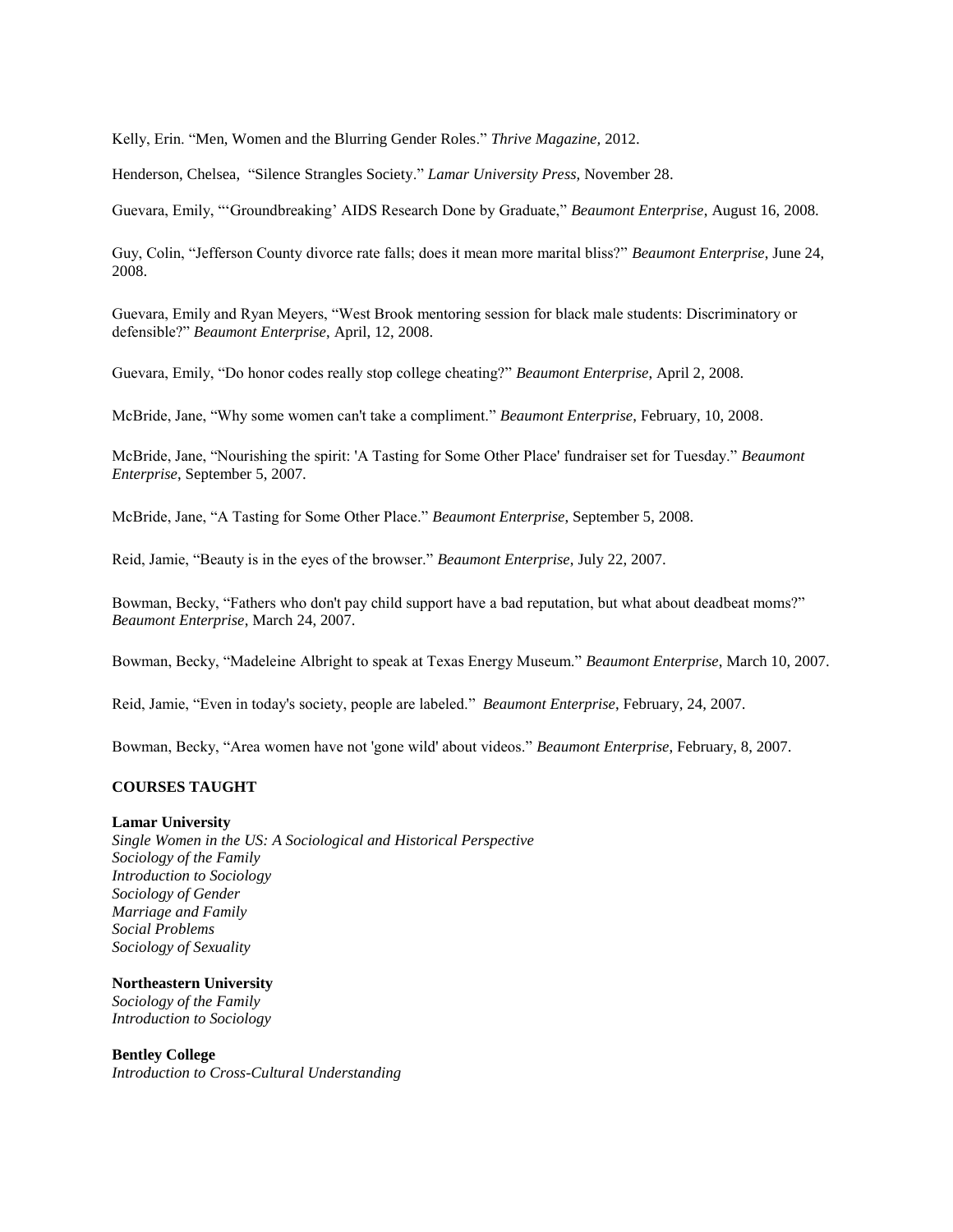#### **ADVISING FOR STUDENT RESEARCH**

1. McNair mentor to Warren Miller. 2007. "Definitions and Interpretations of Spirituality in People Living with HIV/AIDS in Southeast Texas." Paper presented at the McNair Scholars Symposium, the Texas Board of Regents, the Alliance for Graduate Education, the National Conference of Undergraduate Research at Salisbury University in Maryland, and the Professoriate Project at Howard University. This research was featured in the Beaumont Enterprise, the Lamar Spotlight on Undergraduate Research Brochure for the Texas State University System Board of Regents Quarterly Meeting, and in the Student Spotlight section on the Lamar University Alumni website. The paper was published as an article in the Lamar Journal of Student Research (2008). Warren earned his Masters of Social Work from Howard University on a full scholarship and is currently in the Doctoral Program in Social Work. His areas of concentration are HIV/AIDS, substance abuse, LGBT health and mental health.

2. McNair mentor to Warren Miller. 2008. "HIV/AIDS Knowledge and Attitude amongst African-American Males."

3. McNair mentor to Keisha Guidry. 2008. "Children's Creative Play as a Facilitator for Emotional Development." Paper presented at the McNair Scholars Symposium. Keisha won the Plummer Award and earned the title of McNair Scholar of the Year.

4. McNair mentor to Danielle Guillory. 2009. "Gender Transgressors: African American Women and Leadership Roles in the Church, Family, and Workforce."

5. McNair Mentor to Kessina Hancock. 2013. "The Effects of the Role of Othermothering on Children in Polygamous Marriages."

## **SERVICE TO THE UNIVERSITY**

| 2013      | Faculty Advisor for Feminists of Lamar organization                                             |
|-----------|-------------------------------------------------------------------------------------------------|
| 2013      | TALH mentor to Lydia Ford                                                                       |
| 2013      | Presenter to new faculty members                                                                |
| 2012      | <b>TALH</b> mentor to Mari Holmes                                                               |
| 2012      | Presenter/panel member at Jack Brook's Conference panel on US healthcare                        |
| 2012      | Presenter at Academic Open House representing Sociology Department                              |
| 2011      | Wings Mentor for STARS program                                                                  |
| 2011      | Invited speaker for Lamar's TALH Program                                                        |
| 2010      | Keynote speaker for the Lamar University Women's Empowerment Conference                         |
| 2009      | Directed honor student research projects                                                        |
| 2009      | Invited speaker for Multicultural Awareness seminar sponsored by STARS                          |
| 2009-2010 | Member of the Faculty Senate                                                                    |
| 2009-2010 | Member of Academic Issues Committee                                                             |
| 2009-2013 | Member of the Beck Fellowship Committee                                                         |
| 2009-2010 | Mentor to Grace O'Neale in the Texas Academy for Leadership in the Humanities. Grace was        |
|           | accepted to MIT, Notre Dame, Princeton, Harvard and Whorton. She is currently attending Harvard |
|           | University on a full scholarship.                                                               |
| 2008      | Invited speaker for Lamar University's Women's Empowerment Conference                           |
| 2007-2010 | President of New Faculty Committee, Invited speaker for New Faculty Orientation                 |
| 2007      | Nominated for membership on the Statewide Discipline-Based College Readiness Vertical Team      |

### **SERVICE TO THE COLLEGE**

|      | 2006-2009; 2011 Attended Lamar Open House, assisting potential Arts and Sciences students and their families |
|------|--------------------------------------------------------------------------------------------------------------|
| 2007 | College of Arts and Sciences Committee                                                                       |
| 2007 | Hiring Committee for dual appointment in Social Studies/Pedagogy Departments                                 |

## **SERVICE TO THE DEPARTMENT**